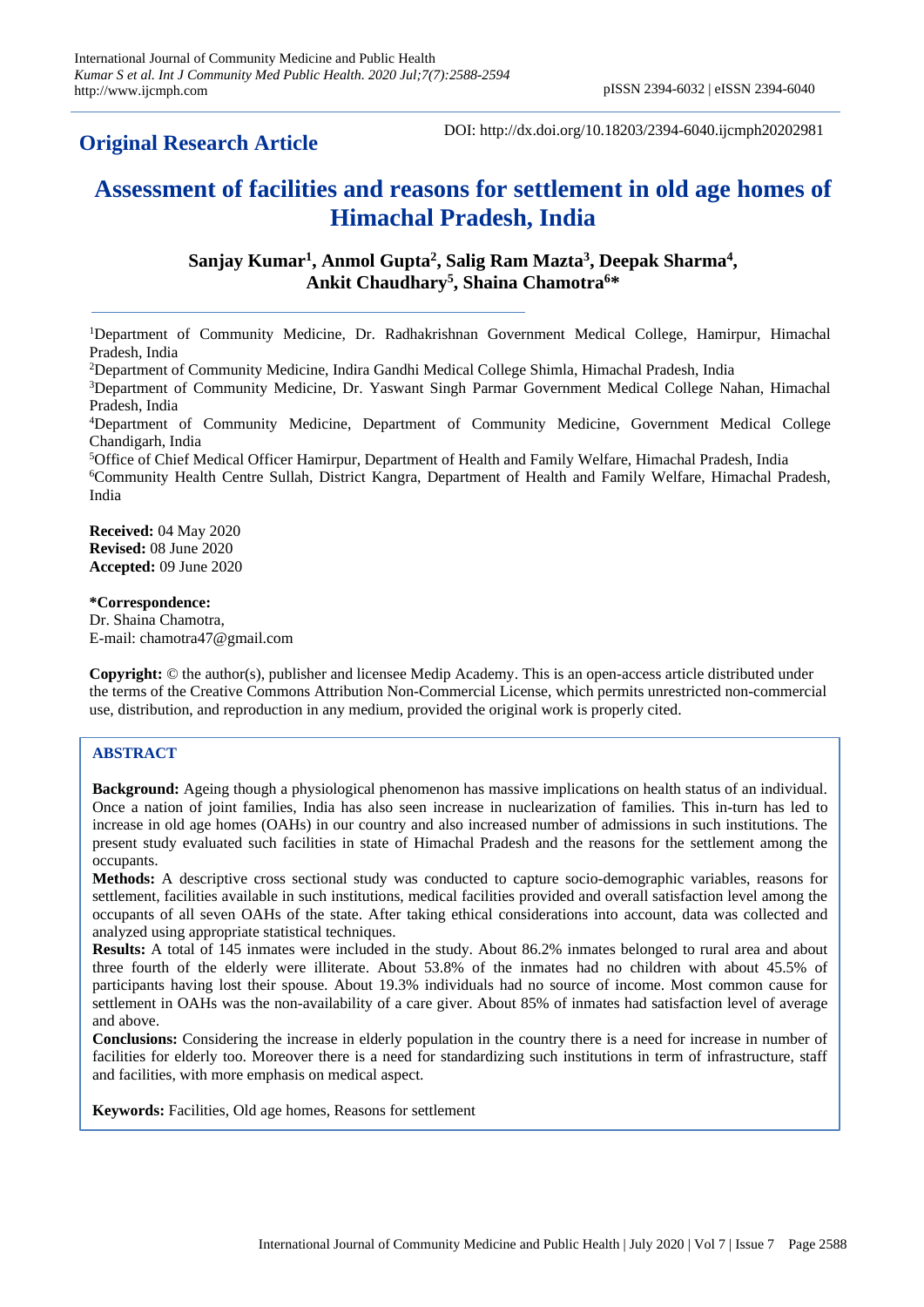#### **INTRODUCTION**

Ageing is a natural, normal and inevitable biological phenomenon.<sup>1</sup> Chronological age of 65 years has been accepted as a definition of 'elderly' or older person by the most of the developed world countries. 'Senior citizen' or 'elderly' is a person who is of age 60 years or above as defined by 'National Policy on Older Persons' by Government of India.<sup>2</sup> The world's population is ageing and key demographic changes such as declining fertility, reduction in mortality and increasing survival at older ages contribute to population ageing. The demographic transition gives rise to increasing bulge in older cohorts, compared to younger cohorts and this proportion is projected to increase to about 22% by 2050.<sup>3</sup> The elderly population in India is also projected to climb dramatically up to 19% by 2050. Undoubtedly, therefore, relatively young India today will turn into a rapidly ageing society.<sup>4</sup> The number of people aged 80 years or over, the "oldestold" persons is growing even faster. Women are outliving men leading to feminising of elderly population.<sup>2,3</sup>

The state of Himachal Pradesh has also been affected by this transition and has 7 lac elderly people, constituting 10.2% of its total population, which is higher than the national average.<sup>5</sup> With a good family tradition in Himachal Pradesh, elderly play an important role in decision-making, participate in social affairs but industrialization, urbanization, education and exposure to life styles is bringing changes in the family values. About 12% of the elderly have reported experiencing some form of abuse and 8% of the elderly live alone.<sup>5</sup>

The older persons without family support are more vulnerable and need institutional care as the last resort when personal circumstances are such that their stay in old age homes becomes absolutely necessary.<sup>6</sup> "Old age homes" or the homes for the aged a western concept are totally alien to the Indian people. With the increasing elder's population, the number of persons in OAHs is also increasing. In Himachal Pradesh first OAH was started in 1963 and now there are seven old age homes.<sup>7,8</sup> NGOs run the old-age home industry which is mostly unregulated. Often institutionalization itself becomes the underlying cause of ill health. Adjustment in new environment has been conceived as a problem for elderly living in old age home. Vulnerability to morbidities increases which in turn reduce the quality of life (QOL). Good facilities and age friendly environment give a sense of satisfaction which improves QOL also.<sup>9</sup>

With strong family tradition and where old age home settlement is a stigma in the state it is very important to know the reasons for living in OAHs which also gives reflection of degrading family values. Keeping all these considerations in mind, the present study was designed and conducted with objectives to assess reasons for settlement, evaluation of facilities available in such institutions and determination of satisfaction level among inmates living in the old age homes of Himachal Pradesh.

#### **METHODS**

It was a descriptive cross sectional study conducted in all the seven old age homes in Himachal Pradesh, a hilly state located in the northern part of India. According to 2011 census, the elderly population in the state was 703,009 in 2011, which was about 10% of state's total population.<sup>5</sup> There were six government aided old age homes giving free facilities and one private old age home giving pay and stay type of facility.<sup>8</sup> The study population comprised of all the elderly people living in all the old age homes who are ≥60 of age and who gave consent for the study participation. Universal sampling was done while conducting the study. Sampling unit was elderly residing in old age home. The study was conducted for a period of one year from October, 2016 to September, 2017.

#### *Selection criteria*

Elderly people  $\geq 60$  years who were residing in old age home for  $\geq 6$  months and those having a score of  $\geq 20$  on mini mental state examination (MMSE) along with willingness to participate in study were included while the severely ill, bedridden, audio-visually impaired, mentally retarded elderly were excluded.

#### *Methodology*

List of old age homes was obtained from Department of Social Justice and Empowerment, Himachal Pradesh. Written permission was taken from trusty/warden of these old age homes to carry out the study. Written informed consent was taken from the inmates after explaining them about the study in Hindi or their local language and also assuring them of confidentiality of their identity. Adequate opportunities were given for discussion on any of their questions about the study. Anonymous questionnaires were used for data collection. Individuals were interviewed and examined in separate room. For assessment of facilities in OAHs inmates were asked to rate the following services: food, medical service, recreational facilities, safety, space and staff availability on Likert five point (1-5) scale separately ranging from very poor to very good. After that individuals were divided in two groups (below average and average and above).

#### *Study tool*

Translated Hindi version of mini mental state examination (MMSE) developed by Folstien et al was used to assess the cognitive function.<sup>10,11</sup> The domains assessed were orientation to time and place (10 points), registration of three words (3 points), attention and calculation (5 points), recall of three words (3 points), language (8 points) and visual construction (1 point). The elderly who scored more than 20 points were included in the study. In addition, structured questionnaires were used for collecting information on socio-demographic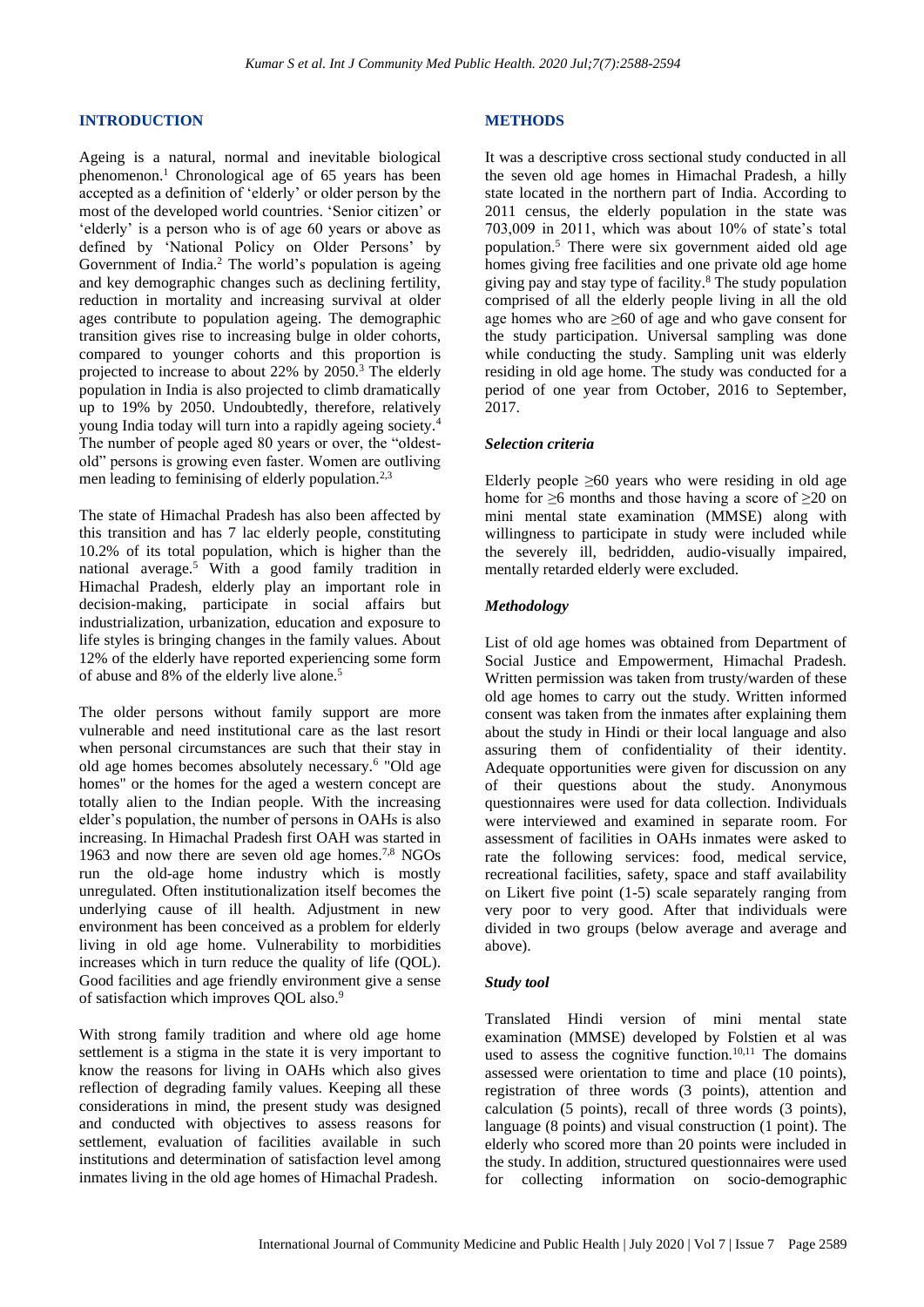characteristics, reasons for living in OAHs and facilities provided in OAHs.

#### *Ethical considerations*

Prior permission was taken from Institute Ethical Committee to go ahead with the study. A written informed consent was taken from each participant after explaining the full purpose of the study in local language. Participants were fully assured regarding the confidentiality and anonymity of the information provided by them.

#### *Statistical analysis*

The data collected was entered on Microsoft Excel spreadsheet. Data was analyzed by using Epi Info version 7.2 utilizing relevant statistical tests. Proportion, mean, standard deviation and standard error were calculated.

#### **RESULTS**

After assessing for eligibility criteria, a total of 145 inmates were included in the study; about 44.1% were males and 55.9% were females. The mean age of males and females was 70.9±6.5 and 74.4±7.7 respectively. About 48.3% of elderly were in the age group old-old (70-79). Most of respondents (86.2%) belonged to rural area before coming to old age homes. Most of the inmates (75.9%) were Hindu by religion. Three fourth of the elderly were illiterate and most of them were females. About half (44.1%) were homemakers before coming to old age homes followed by (22.8%) inmates worked as labourers. Only 9% elderly were retired from government jobs. About half of the inmates (53.8%) had no children. Most of the inmates were living alone before old age home settlement. About one third of children visited their parents frequently (Table 1).

#### **Table 1: Socio-demographic profile of the elderly in old age homes.**

| <b>Criteria</b><br>Male n= $64$ (%)<br>Female $n=81$ (%)<br>Age group | Total n=145 $(\% )$ |
|-----------------------------------------------------------------------|---------------------|
| Young-old (60-69)<br>17(21.0)<br>26(40.6)                             | 43 (29.7)           |
| Old-old (70-79)<br>40 (49.4)<br>30(46.9)                              | 70(48.3)            |
| Oldest-old $(≥80)$<br>24(29.6)<br>Age (years)<br>8(12.5)              | 32(22.0)            |
| Total<br>64(44.1)<br>81 (55.9)                                        | 145 (100)           |
| Mean age±SD<br>$70.9 \pm 6.5$<br>$74.4 + 7.7$                         | $72.9 \pm 7.4$      |
| Rural<br>51 (79.6)<br>74 (91.4)                                       | 125(86.2)           |
| Locality<br>Urban<br>13(20.4)<br>7(8.6)                               | 20(13.8)            |
| Hindu<br>49(60.5)<br>61(95.3)                                         | 110(75.9)           |
| <b>Buddhist</b><br><b>Religion</b><br>3(4.7)<br>31(38.3)              | 34(23.4)            |
| Christian<br>0(0.0)<br>1(1.2)                                         | 1(0.7)              |
| General<br>27(42.2)<br>30(37.0)                                       | 57 (39.3)           |
| Scheduled caste<br>33(51.6)<br>23 (28.4)                              | 56 (38.6)           |
| <b>Caste</b><br>Scheduled tribe<br>4(6.2)<br>27(33.3)                 | 31(21.4)            |
| Others<br>0(0.0)<br>1(1.2)                                            | 1(0.7)              |
| No<br>39(60.9)<br>39(48.1)<br>No. of surviving                        | 78 (53.8)           |
| children<br>Yes<br>25(39.1)<br>42 (51.9)                              | 67(46.2)            |
| Illiterate<br>73 (90.1)<br>35(54.7)                                   | 108(74.5)           |
| 12(18.8)<br>2(2.5)<br>Primary                                         | 14(9.7)             |
| Middle school<br>1(1.2)<br>3(4.7)<br><b>Educational level</b>         | 4(2.8)              |
| Matriculate<br>0(0.0)<br>5(7.8)                                       | 5(3.4)              |
| Secondary level<br>1(1.6)<br>1(1.2)                                   | 2(1.4)              |
| Graduation and above<br>8(12.5)<br>4(4.9)                             | 12(8.3)             |
| Govt. job<br>8(12.5)<br>13(9)<br>5(6.2)                               |                     |
| Private work<br>13(20.3)<br>2(2.5)                                    | 15(10.3)            |
| Occupation<br>Household work<br>2(3.1)<br>62(76.5)<br>(previously     | 64(44.1)            |
| Farmer<br>11(17.2)<br>3(3.7)<br>involved)                             | 14(9.7)             |
| Labourer<br>26(40.6)<br>7(8.6)                                        | 33(22.8)            |
| <b>Business</b><br>4(6.3)<br>2(2.5)                                   | 6(3.4)              |
| Alone<br>44(68.8)<br>44 (54.3)                                        | 88 (60.7)           |
| Living<br>With spouse and children<br>0(0.0)<br>3(4.7)                | 3(2.1)              |
| arrangements<br>1(1.6)<br>0(0.0)<br>With spouse<br>(before coming to  | 1(0.7)              |
| With children<br>4(6.2)<br>23 (28.4)<br><b>OAHS</b> )                 | 27(18.6)            |
| Others<br>12(18.8)<br>14(17.3)                                        | 26(17.9)            |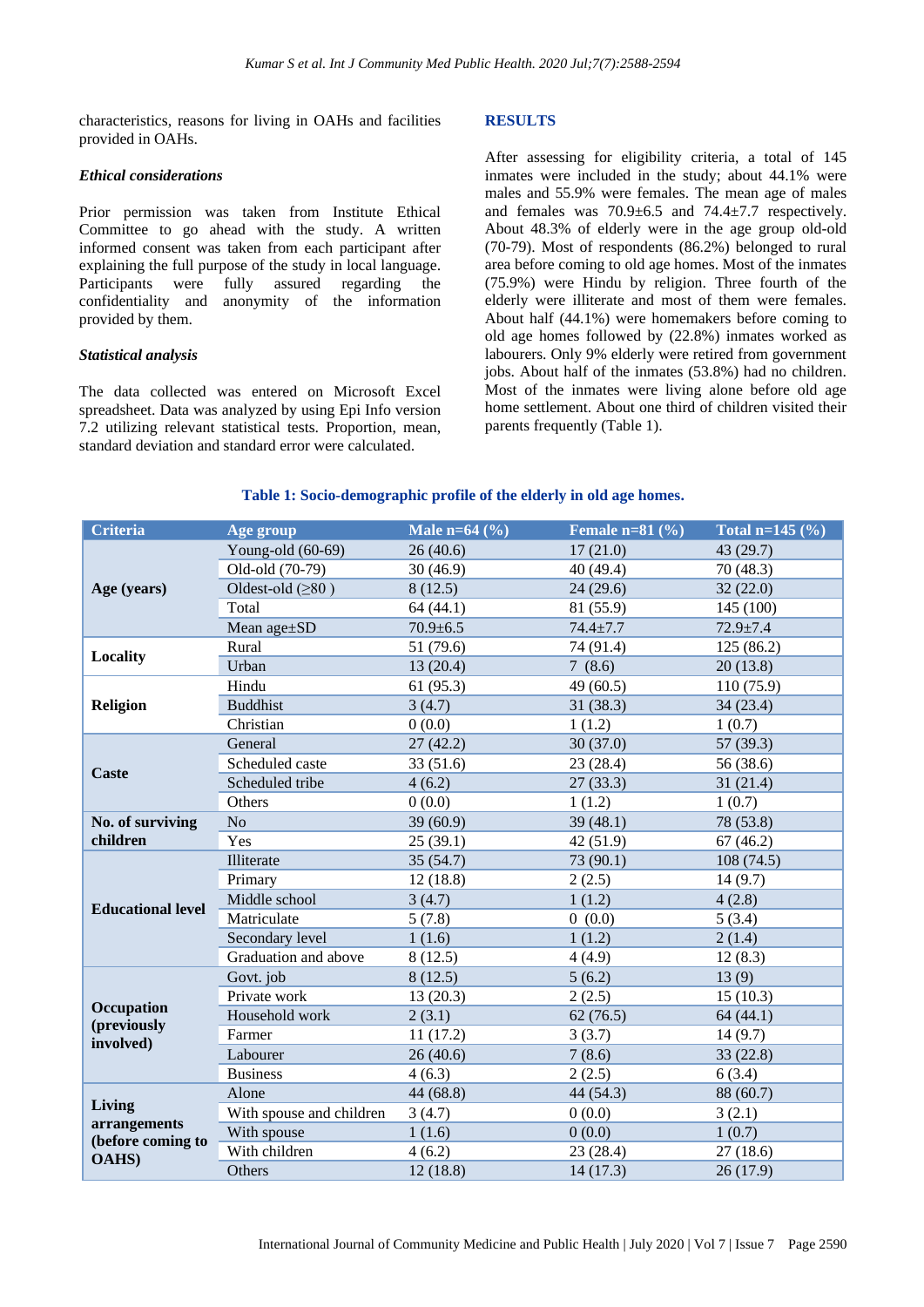

**Figure 1: Distribution of study participants as per source of income.**

About half of the elderly (45.5%) were widowed/widowers followed by (26.9%) divorced and (23.4%) were unmarried. Only (4.1%) of elderly were currently married. (64.1%) of the inmates were getting old age pension, (19.3%) had no source of income and (15.9%) were government pensioners (Figure 1).

Regarding reasons for settlement in the OAH, about 60.7% responded with only one reason for settlement in OAH while about 39.3% stated two or more reasons. The present study revealed that most common reason (66.9%) for the elderly for old age settlement was no care giver followed by self-satisfaction (31%). Other reasons for old age home settlement were no money to support self, for independence, misbehave by son or daughter in law etc.

Among young-old and old-old group, no care giver was the main reason for settlement in old age homes. Among males the main reason for old age home settlement was no care giver (78.1%), no money to support among (35.9%) male subjects. No care giver was the main reason for OAH settlement in illiterate and education below graduation. Among participants with education level graduation and above, the main reasons were selfsatisfaction and for independence.

No care giver (58.0%) was also the main cause for going into OAH among females followed by self-satisfaction (39.5%). No care giver in was the main cause given by widower, divorcees and unmarried inmates. Only (5%) reported that they were misbehaved by son or daughter in law. The inmates who had no children also gave no care giver as main reason followed by no money to support self. Inmates, who had only daughters, gave selfsatisfaction as the main reason. No care giver in the family is the main reason for OAH settlement in both partially dependent (67.3%) and totally dependent categories (75.0%). In economically independent elderly self-satisfaction was the main reason (33.3%).

It was observed that all the old age homes were being provided funds for maintaining certain minimum standards with regards to accommodation, food, clothing and bedding. In medical care regular health checkup, medicines and referral services have to be provided. They also have to provide indoor and outdoor recreational facilities.<sup>12</sup> All the old age homes were connected to roads. Only (42.9%) had own buildings. All had separate room for kitchen and separate toilets for males and females. Half of the OAH were having dining room and area for worshiping. Most of them had dormitories for sleeping with adequate lighting and ventilation. Overcrowding was present in (57.1%) OAHs. Facilities for couples were present in only in (28.6%) old age homes (Table 2).

Staff availability was as per guidelines in almost all the OAHs. Facilities for food, clothing, and bedding were present in most of the OAH. Most of the OAHs had television, newspaper and library facility. About half of OAHs were carrying out religious activities. Only one old age home was carrying out income generating activities (Table 3).

No OAH had full time doctor; most of them had part time doctor with regular visits in half of the OAHs. Yoga and meditation was being done only in one OAH. Ambulance facility was present only in one old age home (Table 4).

| Infrastructure and living condition | Frequency $(\% )$ | <b>Infrastructure and living condition</b> | Frequency $(\% )$ |
|-------------------------------------|-------------------|--------------------------------------------|-------------------|
| <b>OAH</b> connected by road        | 7(100.0)          | Adequate ventilation present               | 4(57.1)           |
| Own building                        | 3(42.9)           | Overhead storage for water                 | 6(85.7)           |
| Separate room for kitchen           | 7(100.0)          | Separate male and female toilet facility   | 7(100.0)          |
| <b>Dining room</b>                  | 4(57.1)           | Separate male and female bathrooms         | 2(28.6)           |
| <b>Single living room</b>           | 1(14.2)           | Meeting area for people visiting inmates   | 2(28.6)           |
| <b>Overcrowding present</b>         | 4(57.1)           | Pooja room or worship area                 | 4(57.1)           |
| <b>Adequate lighting present</b>    | 5(71.4)           | Facility for couples                       | 2(28.6)           |

#### **Table 2: Infrastructure and living condition.**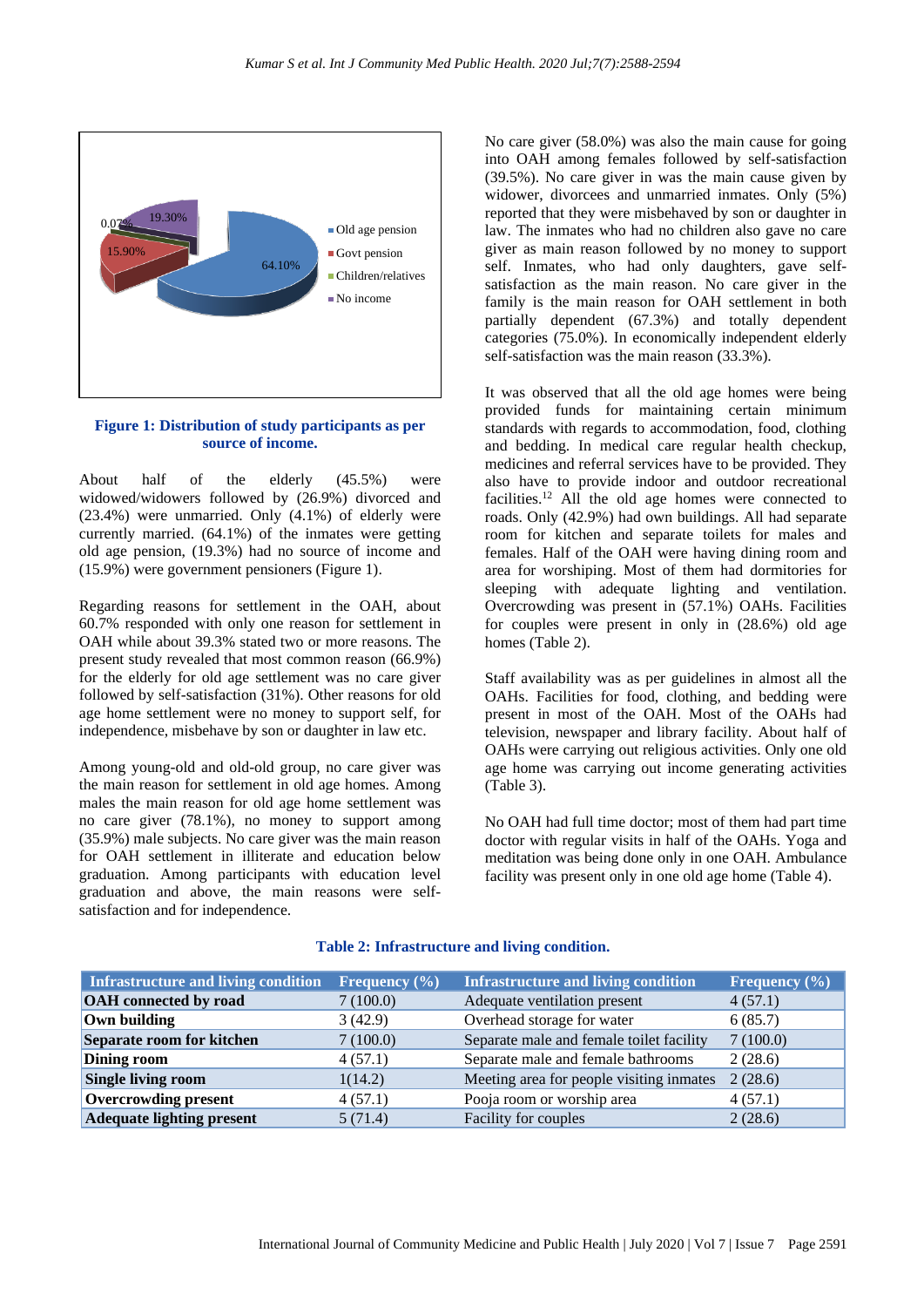## **Table 3: Staff availability, food/ clothing/ bedding and recreational facilities.**

| <b>Staff availability</b>                     | Frequency (%) |  |  |
|-----------------------------------------------|---------------|--|--|
| Full time paid staff for cleaning<br>utensils | 2(28.6)       |  |  |
| <b>Laundry facility</b>                       | 7(100.0)      |  |  |
| Paid staff for sweeping and<br>mopping        | 6(85.7)       |  |  |
| Food/ clothing/ bedding                       |               |  |  |
| Food as per guidelines                        | 7(100.0)      |  |  |
| Toiletries provided as per<br>guidelines      | 7(100.0)      |  |  |
| Clothes provided as per guidelines $7(100.0)$ |               |  |  |
| <b>Bedding facility</b>                       | 6(85.7)       |  |  |
| Recreational facilities and other activities  |               |  |  |
| Library                                       | 5 (71.4)      |  |  |
| <b>Television</b>                             | 6(85.7)       |  |  |
| <b>Newspaper</b>                              | 6(85.7)       |  |  |
| Garden                                        | 3(42.9)       |  |  |
| <b>Religious activity</b>                     | 4(57.1)       |  |  |
| Trip to religious place/picnic                | 2(28.6)       |  |  |
| Any income generating activities              | 1(14.3)       |  |  |

#### **Table 4: Medical facilities in old age homes.**

| <b>Medical facilities</b>              | Frequency $(\% )$ |
|----------------------------------------|-------------------|
| <b>Full time doctor</b>                | $($ $($ $)$       |
| Part time doctor                       | 6(85.7)           |
| <b>Regular visits by doctor</b>        | 4(57.1)           |
| <b>Arrangement for yoga/meditation</b> | 1(14.3)           |
| <b>Ambulance</b>                       | 1(14.3)           |
| <b>Wheel chairs</b>                    | 6 (85.7)          |

When enquired about satisfaction with facilities like food, medical service, recreational facilities, safety, space and staff availability, (85.5%) inmates were of the opinion that facilities were average and above in the old age homes (Figure 2).



**Figure 2: Satisfaction level of elderly with facilities.**

#### **DISCUSSION**

Out of 145 respondents, most of the respondents (55.9%) were females. The mean age of females  $(74.4 \pm 7.7)$  was more than that of males  $(70.9 \pm 6.5)$ . This is in keeping with the observations made by Asadullah et al in a study done in 2011 in Karnataka.<sup>13</sup> Almost half of elderly were in the age group old-old (70-79), which is in accordance with the results of a study done by Modiwala et al in Indore.<sup>14</sup> In the old-old and oldest-old group females were outnumbering the males in this study which is similar to study done by UNFPA in Himachal Pradesh, suggesting feminization of ageing.<sup>15</sup> Most of respondents belonged to rural area before coming to old age homes.

Similar results were observed in the study done by Isha in Punjab where 65.6% inmates belonged to rural area.<sup>16</sup> About half of the elderly (45.5%) were widowed/widowers followed by (26.9%) divorced and (23.4%) were unmarried. Only (4.1%) of elderly were currently married. Similar results were observed in study by Modiwala et al in Indore and in a study by Rani et al in Chennai in  $2004$ <sup>14,17</sup> Three fourth of the elderly were illiterate indicating poor level of literacy. Only (8.3%) were having education up to graduation and above. Majority (90.1%) of the females were illiterate. In a similar study done by Panigrahi et al in Odisha in 2012, it was observed that (58%) of inmates were having no education and  $(76.9\%)$  of the females were illiterate.<sup>18</sup> About half (44.1%) were homemakers before coming to old age homes followed by (22.8%) inmates working as labourers. Only (9%) elderly were involved in government jobs. Three fourth of the females were homemakers before joining old age homes as they were housewives. Results of the study done by Akbar et al in Lukhnow revealed that (70.7%) of the elderly were involved in household and unskilled work. (90%) of the elderly females were homemakers.<sup>19</sup>

The present study showed that source of income after coming to old age homes for most of the inmates (64.1%) was old age pension, (19.3%) had no source of income and (15.9%) were government pensioners. In contrary to present study, only (22%) were getting old age pension in old age homes of Odisha.<sup>18</sup> This may be due to better awareness of inmates and good governess in Himachal Pradesh. Majority of the inmates (69.7%) were partially dependent on others for fulfilling their basic needs, (22.1%) were fully dependent and only 12 (8.2%) were independent. Almost similar distribution was observed in the study in Lukhnow by Abhishek et al.<sup>9</sup> Half of the inmates (53.8%) had no children and (46.2%) had one or more children. Majority of males were not survived by any child (60.9%). Results were consistent with the study by Panigrahi et al where  $(60\%)$  elderly had no children.<sup>18</sup> Contrary to this, in the study by Asdullah et al, in Karnataka it was seen that (61%) inmates had children.<sup>13</sup> This may be due to the fact that there is still strong family tradition in Himachal Pradesh.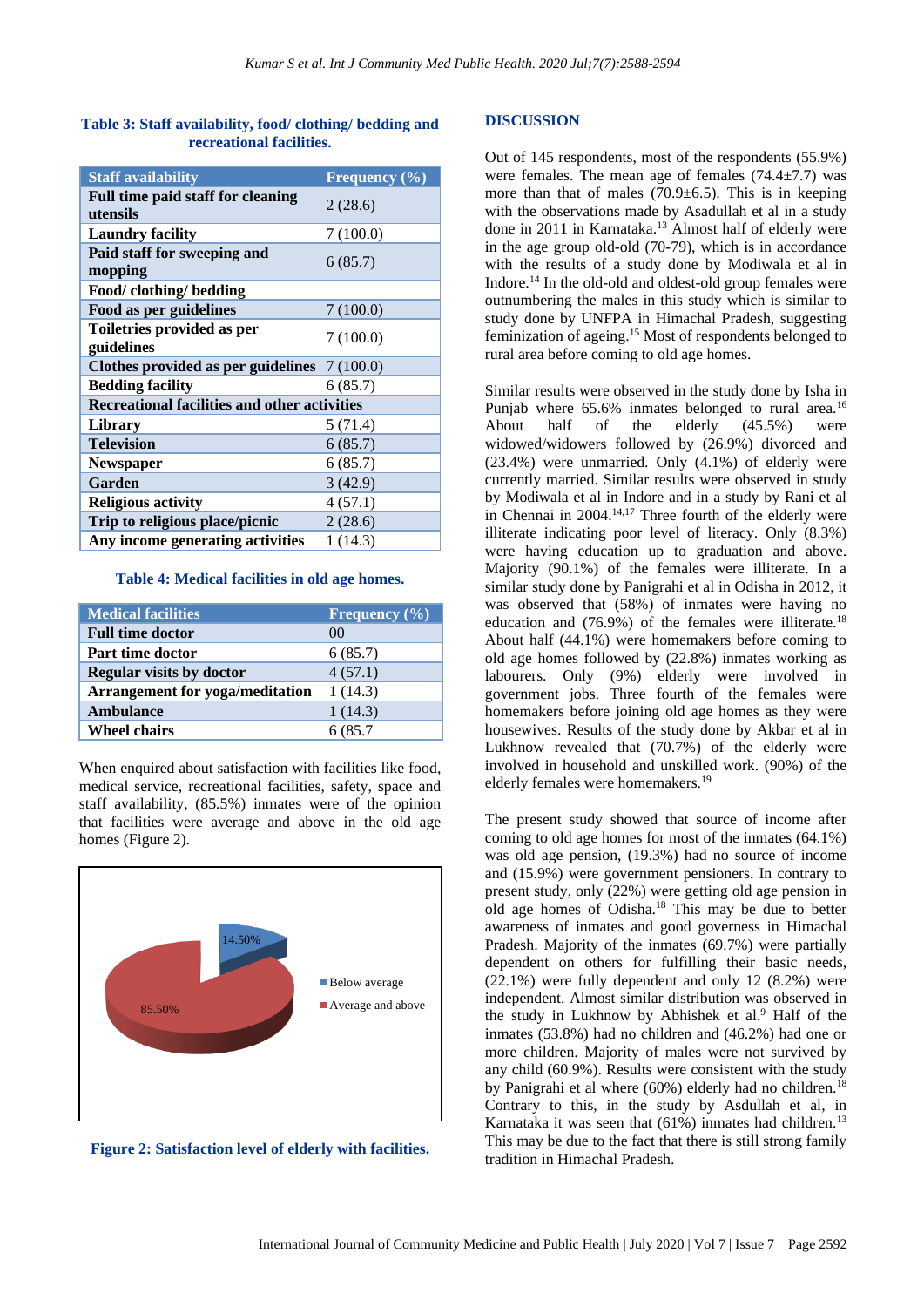Majority of the elderly inmates (60.7%) were living alone before coming to old age homes followed by (18.6%) were living with children only and (17.9%) were living with others. Distribution was similar in the study by Modiwala et al, where (83%) were alone and also in the study by Panigrahi et al, it was observed that (50%) elderly were living alone. In general population of Himachal Pradesh (7%) of the elderly live alone as per census 2011 and Study by UNFPA which is increasing and this may be a reason behind the larger proportion of elderly living in the old age homes were living alone. Out of 67 elderly who had children; (41%) were visited regularly and (23%) were not visited. Most of the inmates (87.6%) were never visited by their relatives and no one was visited by their friends. However the study by Asdullah et al showed that most of the inmates were visited by children. The present study revealed that most (66.9%) of elderly were in OAH because of no care giver, about one third (31.0%) for self-satisfaction and 39 (26.9%) had no money to support him/herself. Among young-old and old-old group, no care giver was the main reason for settlement in old age homes. In a study in Punjab by Jasmeet et al (68.20%) did not have anyone to look after them.<sup>20</sup>

#### **CONCLUSION**

No care giver and no money to support self were the main reasons for old age home settlement given by most of the inmates. Family conflicts as a reason was stated only by a few inmates. Only half of the old age homes had infrastructure and living conditions as per guidelines by Department of Social Justice and Empowerment, Himachal Pradesh. Most of the OAHs had staff availability, food, clothing and bedding as per guidelines. Some facilities for recreational activities were also present in most of the OAHs. All OAHs had part time doctors. No OAH had physiotherapist. Health checkups were not at regular intervals in most of the old age homes. Yoga and meditation facilities were available only in a few OAH. But most of the inmates were satisfied with the facilities available. Most of the inmates rated the facilities as average and above.

Keeping the results in consideration, it is recommended that as the number of elderly females is also increasing in OAHs, so the living arrangements should be such which can maintain dignity and privacy of the female inmates. Increase in pension should be based on market inflation rates. The state should be prepared to meet the need for good institutional living arrangement for the elderly as the demand for such care is likely to rise in near future. Regular medical checkups should be made mandatory. Screening and counselling services should be started. Elderly should be educated about the concept of healthy ageing and life course approach. There is need to conduct further studies in similar settings involving some care interventions and their impact on quality of life of the elderly people.

*Funding: No funding sources Conflict of interest: None declared Ethical approval: The study was approved by the Institutional Ethics Committee*

# **REFERENCES**

- 1. Park K. Park's text book of preventive and social medicine. 25rd ed. Jabalpur: Banarsidas Bhanot Publishers; 2019.
- 2. Situation Analysis of the Elderly in India. Central Statistics Office, Ministry of Statistics & Programme Implementation, Government of India, June 2011. Available at: http://mospi.nic.in /sites/default/files/publication\_reports/elderly\_in\_in dia.pdf. Accessed on 7 March 2020.
- 3. United Nations Population Fund 2017. Caring for Our Elders: Early Responses- India Ageing Report – 2017. UNFPA, New Delhi, India. Available at: https://india.unfpa.org/sites/default/files/pubpdf/India%20Ageing%20Report%20- %202017%20%28Final%20Version%29.pdf. Accessed on 14 February 2020.
- 4. Elderly in India 2016. Central Statistics Office, Ministry of Statistics and Programme Implementation, Government of India. Available at: http://mospi.nic.in/sites/default/files/publication\_rep orts/ElderlyinIndia\_2016.pdf. Accessed on 14 March 2020.
- 5. Status of Elderly in Himachal Pradesh: Pointer for Population Response, UNFPA. Available at: https://india.unfpa.org/sites/default/files/pubpdf/Policy-Brief-HP\_Option-1\_14-04-2015-1.pdf. Accessed on 13 February 2020.
- 6. Draft, State Policy for Older Persons, Himachal Pradesh. Available at: www.himachal.nic.in/ WriteReadData/l892s/9\_l892s/SPOP-Final-24664553.pdf. Accessed on 22 March 2020.
- 7. Rajan SI, Liebig PS. An Ageing India: Perspectives, Prospects, and Policies. J Aging Soc Policy. 2003;15(2-3):1-9.
- 8. Directory of Old Age Homes in India. Revised Edition 2009. Policy Research and Development Department Help Age India. Pg 34-36. Available at: www.oldagesolutions.org/facilities/OAH%20Direct ory%202009.pdf. Accessed on 26 February 2020.
- 9. Gupta A, Mohan U, Tiwari SC, Singh SK, Singh VK. Home away from home: quality of life, assessment of facilities and reason for settlement in old age homes of Lucknow, India. Indian J Community Med. 2014;26(2):165-9.
- 10. Folstein MF, Folstein SE, Mchugh PR. Mini-mental state: a practical method for grading the cognitive state of patients for the clinician. J Psychiatr Res. 1975;12:189-98.
- 11. Crum RM, Anthony JC, Bassett SS, Folstein MF. Population-based norms for the mini-mental state examination by age and educational level. JAMA. 1993;269:2386-91.